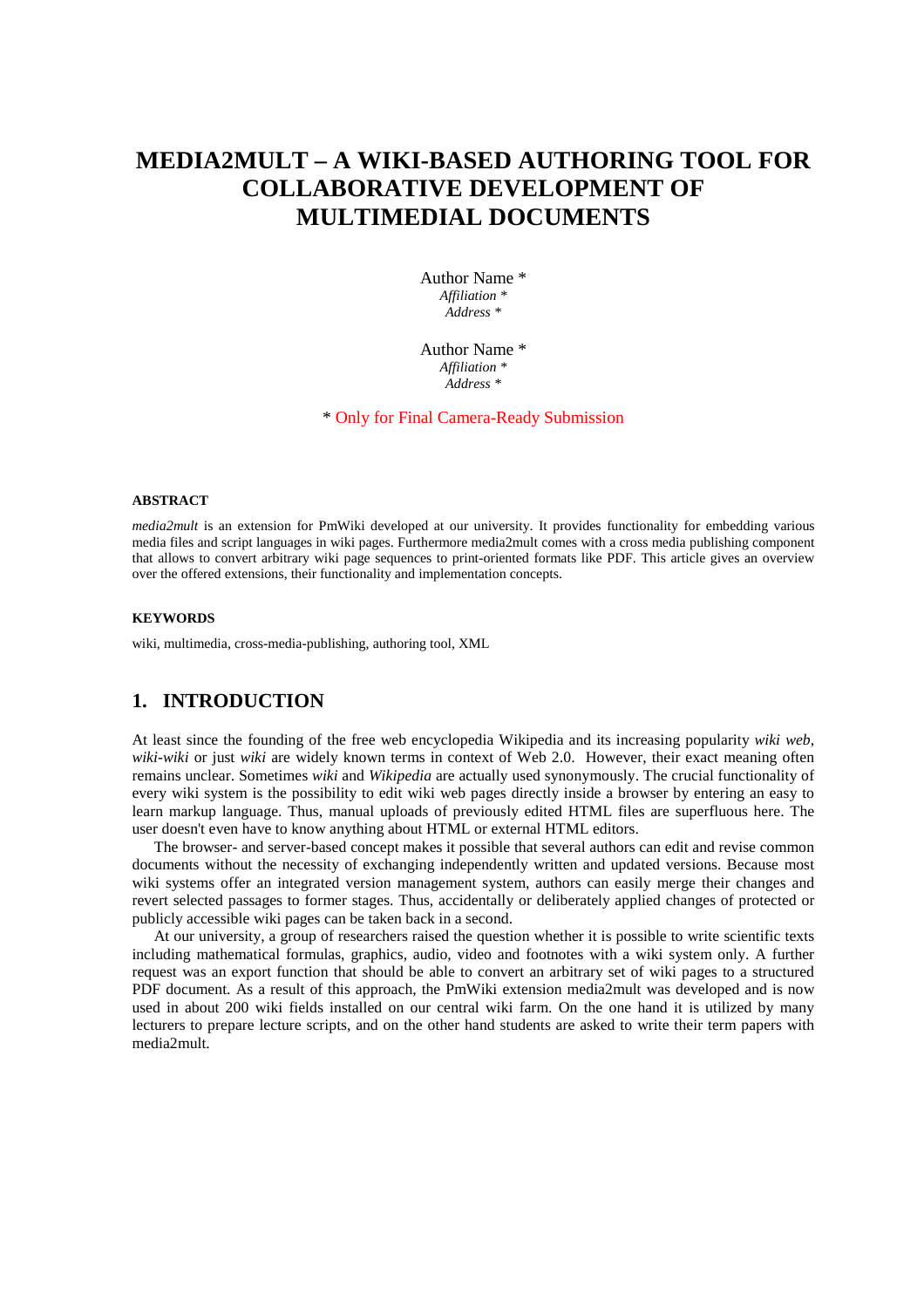

Figure 1. Screen shot of a wiki page containing several components supported by media2mult (LaTeX formulas, footnotes, code-based music notation, gnuplot graphics, colored source code).

### **2. PMWIKI**

Because the term *wiki web* just names a fundamental concept and not a complete standard, many different wiki implementations have been developed over the last few years. The broad range of available systems covers simple, minimalistic approaches programmed with few lines of code, as well as complex and highly extensible wiki engines. The same is true for the richness of wiki input codes, concerning both syntax and available markup repertoire.

The open source implementation *PmWiki* belongs to the more comprehensive wiki variants. It is actively develop by Patrick Michaud using the script language PHP. PmWiki offers a highly configurable architecture that can easily be extended with own functionality or arbitrary new skins. Thanks to this technical base, a considerable PmWiki community has evolved which helps resolving problems and offers free extensions, the so-called *recipes*.

After testing several wiki variants, the Center for Information Management and E-Learning of the University of Osnabrück decided to introduce PmWiki as a centrally installed and supported platform for elearning content. One reason for this decision was the concept of *page trails*, a technique that enables the user to structure documents by defining ordered and indented lists of links to wiki pages. In contrast to MediaWiki – the wiki engine used by Wikipedia –, where pages are loosely connected by a pool of keywords, PmWiki additionally allows the description of structured tables of contents with chapters, sections and subsections. This was a crucial precondition for the planned application area of media2mult.

From a developer's point of view, PmWiki primarily gains its flexibility through two approaches: Firstly, the system uses freely definable *markup rules* that makes it possible to increase the set of supported wiki commands. The second aspect is the use of so-called *actions* which can lead to various interpretations of the same page content.

#### **2.1 Actions**

A minimum requirement of all wiki systems is that they must be able to produce two different views of the same page content: an edit view and a display view. The first one shows the page code in a text area so that it can be edited by the user, and the second view variant shows the rendered result of the interpreted code. PmWiki realizes these different views by applying different user-definable *actions*, which are passed to the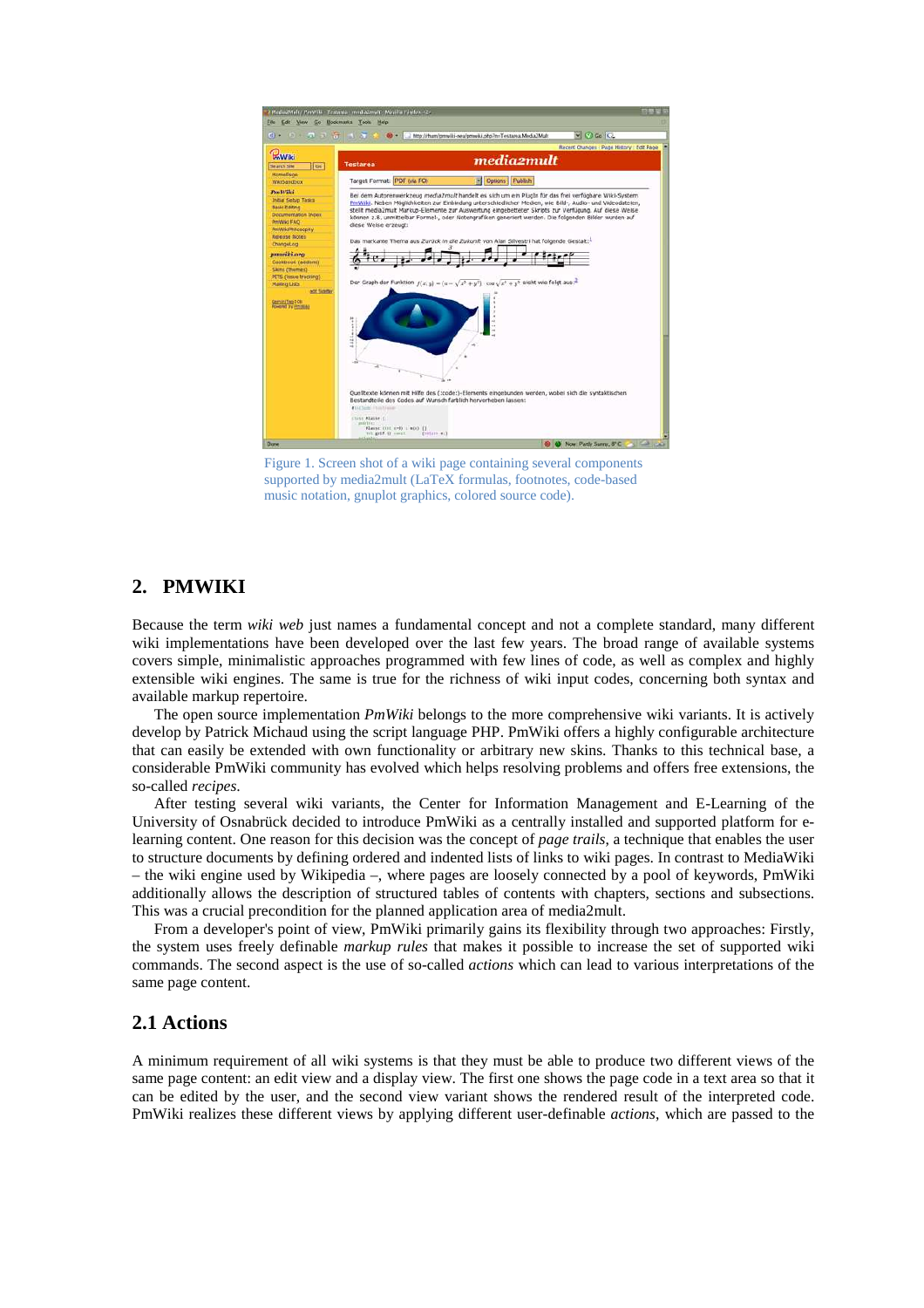browser in the form of a GET parameter. Each action specifier is assigned to an associated action handler. The latter is automatically called when processing a wiki page and makes sure that the required HTML code is generated. In case of edit and display view the dedicated actions look as follows, whereas the explicit specification of action *browse* is optional:

http://www.my-wiki-server.de?n=Group.Page&action=edit http://www.my-wiki-server.de?n=Group.Page&action=browse

In both cases the content of page Group.Page is evaluated, appropriately processed and sent to the browser.

Further examples of pre-defined PmWiki actions are *upload* for uploading of local files and *source* for retrieving the unprocessed page code. The cross media publishing component of media2mult defines an additional action which triggers the process of collecting the necessary page contents and initiates the conversion procedure.

#### **2.2 Markup rules**

Basically, the PmWiki core is nothing but a web-based text replacement engine. Its main purpose consists in converting the components of the wiki input language to HTML equivalents. The central function called by the action *browse* is called *MarkupToHTML*. At first glance it does exactly what its name implies: converting the user input code to HTML. However, that's just the default behavior. Because the text replacement is realized by iteration over an array of many user-definable replacement rules, i.e. the transformation takes place by a sequential application of regular expressions, arbitrary conversion results are theoretically possible.

The markup array is build up by so-called *markup rules* that are evaluated every time the browse handler is executed. A markup rule consists of a name, a relative position in the markup array, a search pattern, and a replacement expression. For example, the default rule for creating italic texts looks as follows:

Markup("''", 'inline', "/''(.\*?)''/",'<em>\\$1</em>')

The first parameter specifies the rule name -- two apostrophes in this case. The second parameter tells PmWiki where to put the rule in the markup array. The location *inline* is a special place where all rules are collected that affect single lines only. It's also possible to put a rule before or after an already defined rule. With this mechanism the order in which the rules are applied later on can be defined.

The third and fourth parameters specify search and replacement pattern, respectively. To sum up, this markup rule makes sure that text patterns of the form ''Text'' are converted to the HTML fragment <em>Text</em>.

Consequently, extensions to the PmWiki syntax can be realized by simply adding further markup rules. Furthermore it is possible to completely replace the pre-defined rule sets, e.g. to generate XML or LaTeX code instead of HTML. In these cases the above mentioned function *MarkupToHTML* wouldn't produce HTML, so its name is a bit misleading and conceals the enormous potential.

The first PmWiki-based version publishing component of media2mult was realized exactly this way by adding a rule set for generating  $DocBook-XML<sup>1</sup>$  that could in turn be transformed to various target formats by applying the Daniel Veillard's DocBook stylesheets<sup>2</sup>. However, it turned out that the necessary doubling of all rules complicated the migration to more recent PmWiki versions. Moreover, the strict separation of content and layout intended by DocBook turned out to be counter-productive in a wiki context because it was hardly possible to map all wiki markup elements to DokBook. Thus, most users were disappointed by the conversion results. As a consequence, we're now following a different approach described below.

 $\overline{a}$ 

<sup>1</sup> http://docbook.sourceforge.net

<sup>2</sup> http://wiki.docbook.org/topic/DocBookXslStylesheets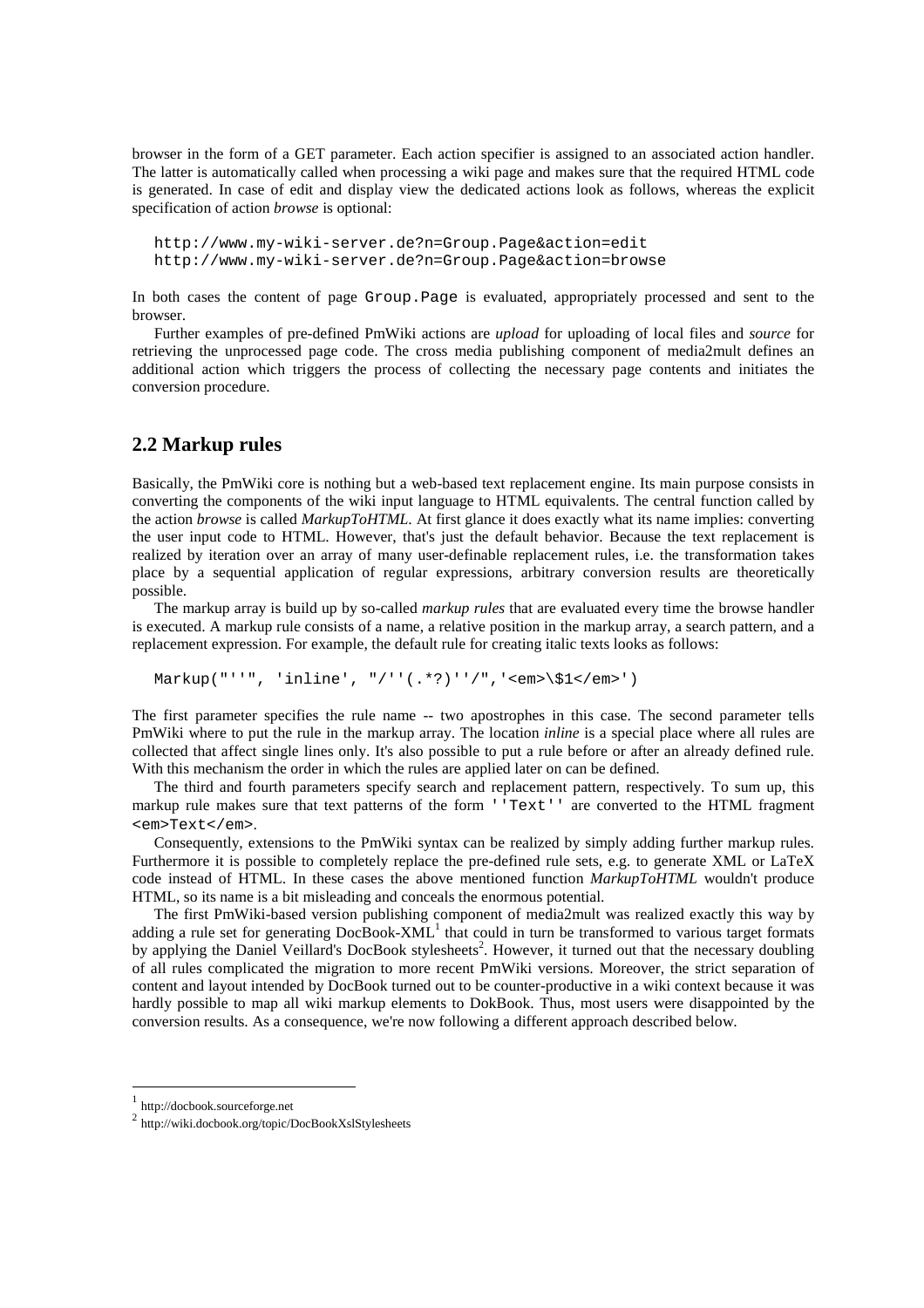#### **3. THE EXTENDED MARKUP OF MEDIA2MULT**

A crucial prerequisite for acceptance of a newly introduced authoring tool is the initial support of functions usually available in traditionally used applications, such as footnotes, mathematical formulas and arbitrary graphics. All these aspects are normally omitted by a wiki system, especially when it comes to supporting vectorial versions of the document components. The latter are important for high quality PDF generation.

That is why the plug-in media2mult offers the new universal markup element *embed* that can be used to integrate several media types into wiki pages. The set of supported formats includes EPS, FIG, SVG, SWF, VRML, WAV, MP3, MIDI, MOV, MP4, and more. The file to be embedded has just to be uploaded to the server using PmWikis attach function. Afterwards, it can be referenced, such as

(:embed file=graphic.eps:)

The conversion routines of media2mult make sure that possibly necessary format transformations take place. In case of an EPS graphic the file is converted to PNG for web display and to an embeddable PDF snippet for PDF document creation.

As you can see in the above list of supported file types, media2mult allows the embedding of audio and video files as well. These media are directly supported by most web browsers, so it's easy to reference them in wiki pages. The more difficult part is its conversion to PDF because there is of course no print-oriented equivalent of audio and video files. In this case, the converter tries to automatically extract a preview image (see figure 2). If this attempt wasn't successful, a warning message is generated and the user can explicitly give an alternative image used for PDF creation:

(:embed file=audio.wav print-file=bild.gif:)

For embedding mathematical formulas, media2mult offers the common LaTeX syntax. As in LaTeX the user can distinguish between in-line and display formulas. Each formula is converted to a PNG image and aligned with the baseline of the surrounding text. Since this conversion process takes some time and can distinctly delay the page display, especially if the page contains many equations, an MD5-based technique is deployed to avoid multiple conversions of the same formula. This procedure assures that a formula image is only generated if it is displayed for the first time or if the corresponding LaTeX code has been changed.

The technique of embedding code snippets of external declarative languages like LaTeX has been generalized and can now be applied to arbitrary script languages and their corresponding processors. To demonstrate this interface it has been exemplarily implemented for gnuplot, Metapost, POV-Ray, and the music notation generator *p2i*. The code for these processors can be either directly typed into the wiki page or uploaded in a separate file. The latter must be referenced by the mentioned *embed* statement, whereby the file extension specifies the actual file format.

Besides the media file support media2mult offers the markup element *code* for displaying source code excerpts that can optionally be numbered as well as colored syntactically. The code language is thereby selected by a facultative attribute:

```
 (:code file=bubblesort.java lang=java:)
```
The footnote creation syntax is similar to those of LaTeX. The footnote text must be given at the place where the footnote number is to be displayed. The text itself will be moved to the bottom of the page, even on the wiki page:

(:fn This is a footnote.:)

Since chapter and page sequence are defined by wiki trails, and since there is intentionally no inherent wiki page order, the footnote numbering starts at 1 again on every wiki page. The generated PDF documents however contain continuously numbered footnotes. At that point, online and PDF version must obviously differ because of their different nature. Depending on a unique trail it would be also possible to generate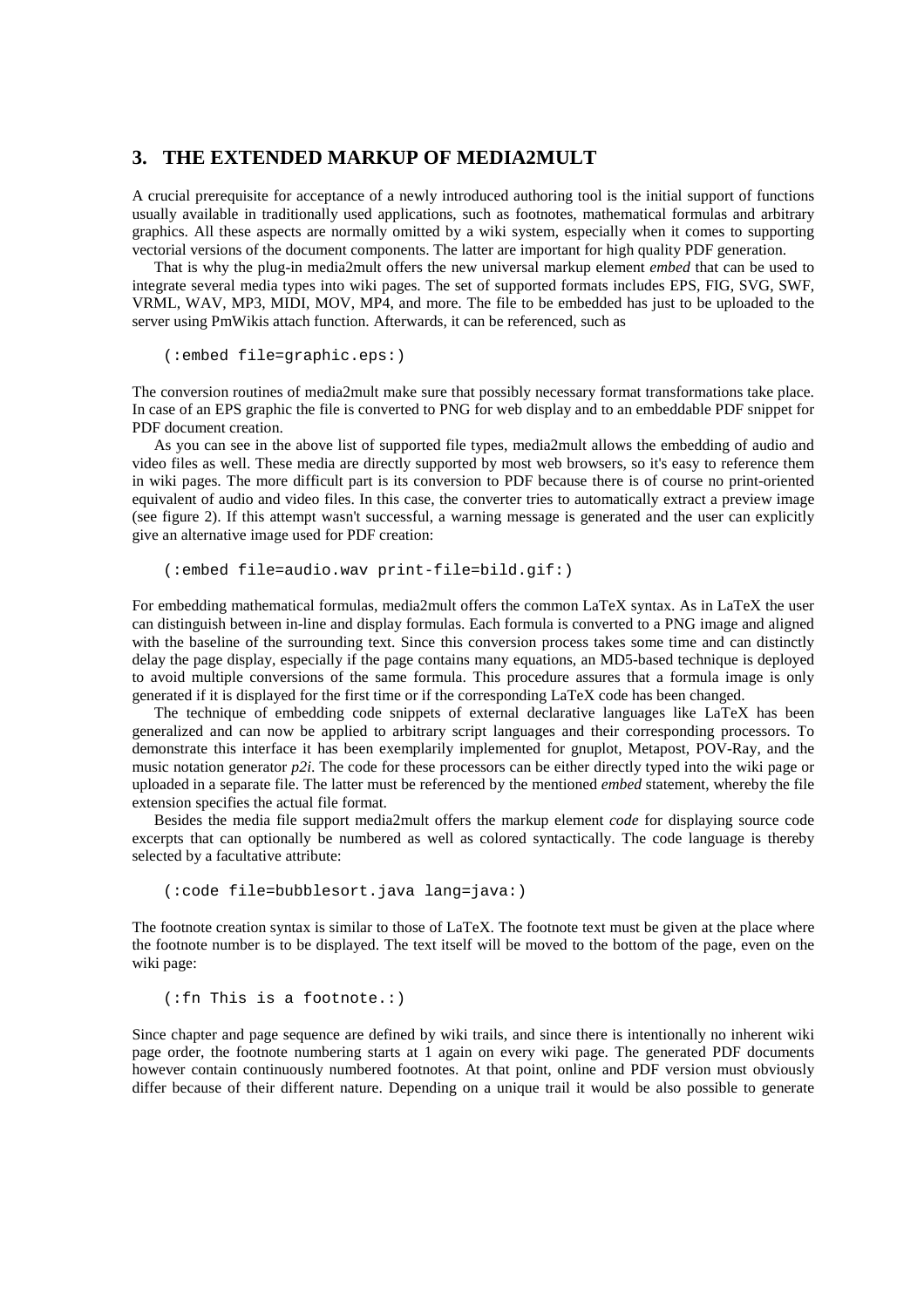continuously numbered footnotes across wiki pages, but we classify the limitation to a single trail per wiki field as too restrictive.



Figure 2. media2mult's media converter extracted a preview image from the embedded MP4 video that is used as a replacement in the created PDF document (bottom right).

### **4. REALISATION OF THE MEDIA EMBEDDING FUNCTIONALITY**

The automatic processing of various media types belongs to the more complex programming aspects of media2mult. In order to ensure the extensibility of the plug-in a unified class has been developed. On this basis it is possible to integrate new media format handlers with minimal effort. Usually, only a few lines of code have to be written to support a new file format.

As shown in figure 3, the file types have been divided into the four categories *image*, *audio*, *video* and *script*. Category *script* represents all script languages, like gnuplot or LaTeX, that describe images, audio or video objects. All four classes are derived from the base class *MediaObject* which provides the fundamental, by means of template methods implemented conversion function *convert*. In case of success it returns a new MediaObject according to the specified parameters. The specialized methods *createMO* of the child classes specify the steps to be executed to create a media object of the particular type.

In order to take advantage of these methods, the first thing to do is to create an appropriate media object of the file referenced in the *embed* statement. This task is handled by the class *MediaObjectFactory*. It provides a static method that determines the file format and creates a corresponding object. A following call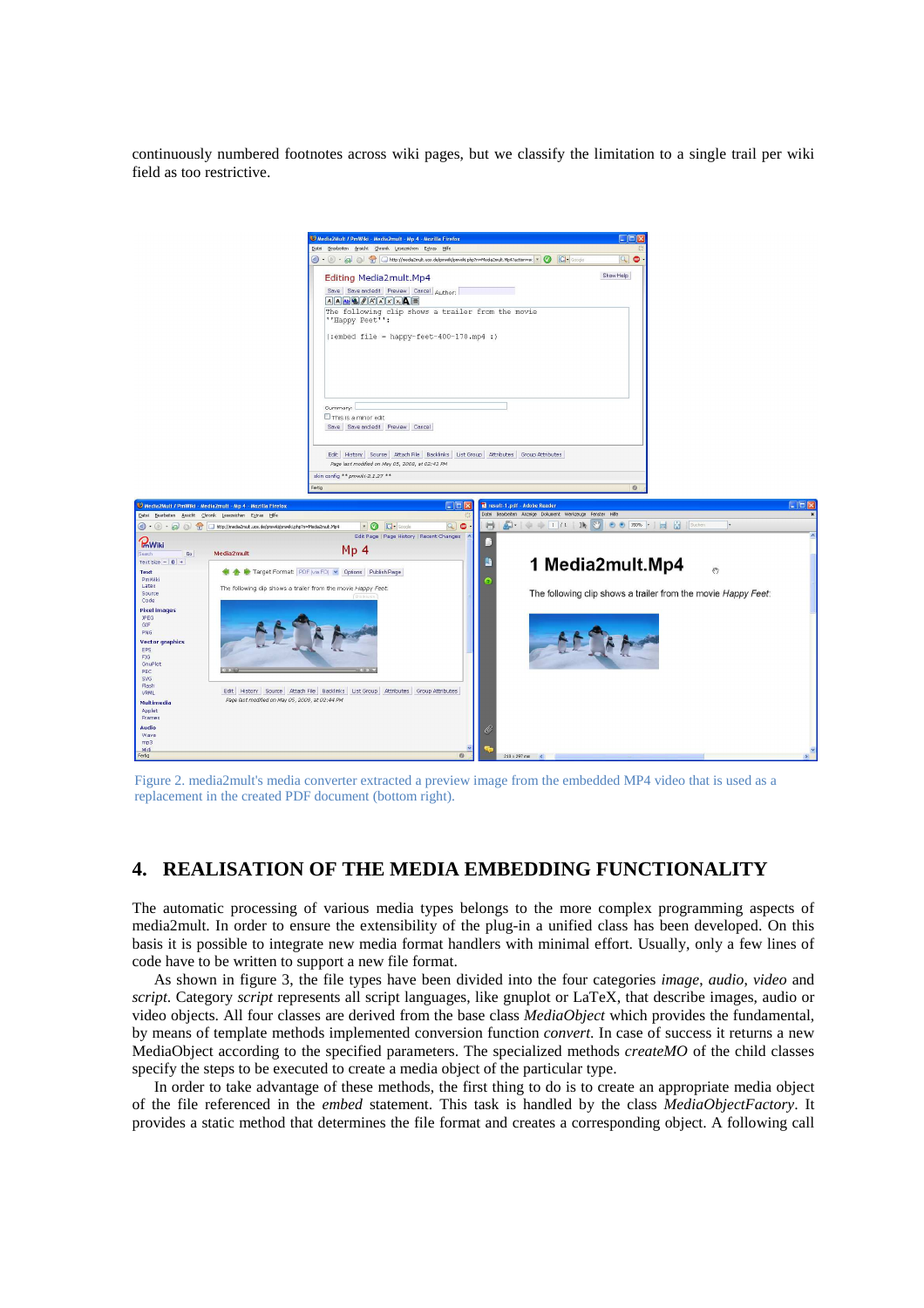to the object's *convert* method produces a new object of different type. For example, if we want to extract a preview image in PNG format from a Flash video we can use this code:

```
$video = MediaObjectFactory.createByExtension('video.flv'); 
$image = $video->convert('png');
```
The actual conversion tasks are not directly handled by media2mult but delegated to various open source command line tools, like ImageMagick's *convert*, the video tool *ffmpeg* or the SVG converter *batik*. Their conversion results are finally stored in separate folders segmented by wiki pages and media types.



Figure 3. Excerpt of the class hierarchy used in media2mult to uniformly process different media types.

### **Example: Embedding of an EPS file**

To illustrate the conversion process a bit more, we now take a closer look at the embedding procedure of an EPS graphic. As stated before, the user just has to upload the file using PmWiki's attach mechanism. On the wiki page he or she adds the *embed* statement that references that file:

```
The following figure shows the rendering pipeline of OpenGL: 
  (:embed file=rendering-pipeline.eps transparent=white:)
```
The first line of this example consists of text only. Because there are no special markup rules for plain text, it will be displayed unchanged in the browser. In the second line the text replacement engine finds an *embed* statement. The corresponding markup rule initiates the conversion process.

media2mult now recognizes that the file format of the referenced graphic cannot directly handled by the browser an must be turned into a bitmap image. For this purpose the command line tool *convert* is called:

convert -transparent white graph.eps graph.png

The optional transparency parameter is passed to *convert* and makes sure that all white areas of the graphic become transparent. In the second step the actual text replacement takes place: PmWiki substitutes the *embed* statement by the HTML fragment  $\langle \text{img } \text{src} = \text{``graph.png'}, \text{png}$  " $\rangle$  >. The result is shown in figure 4.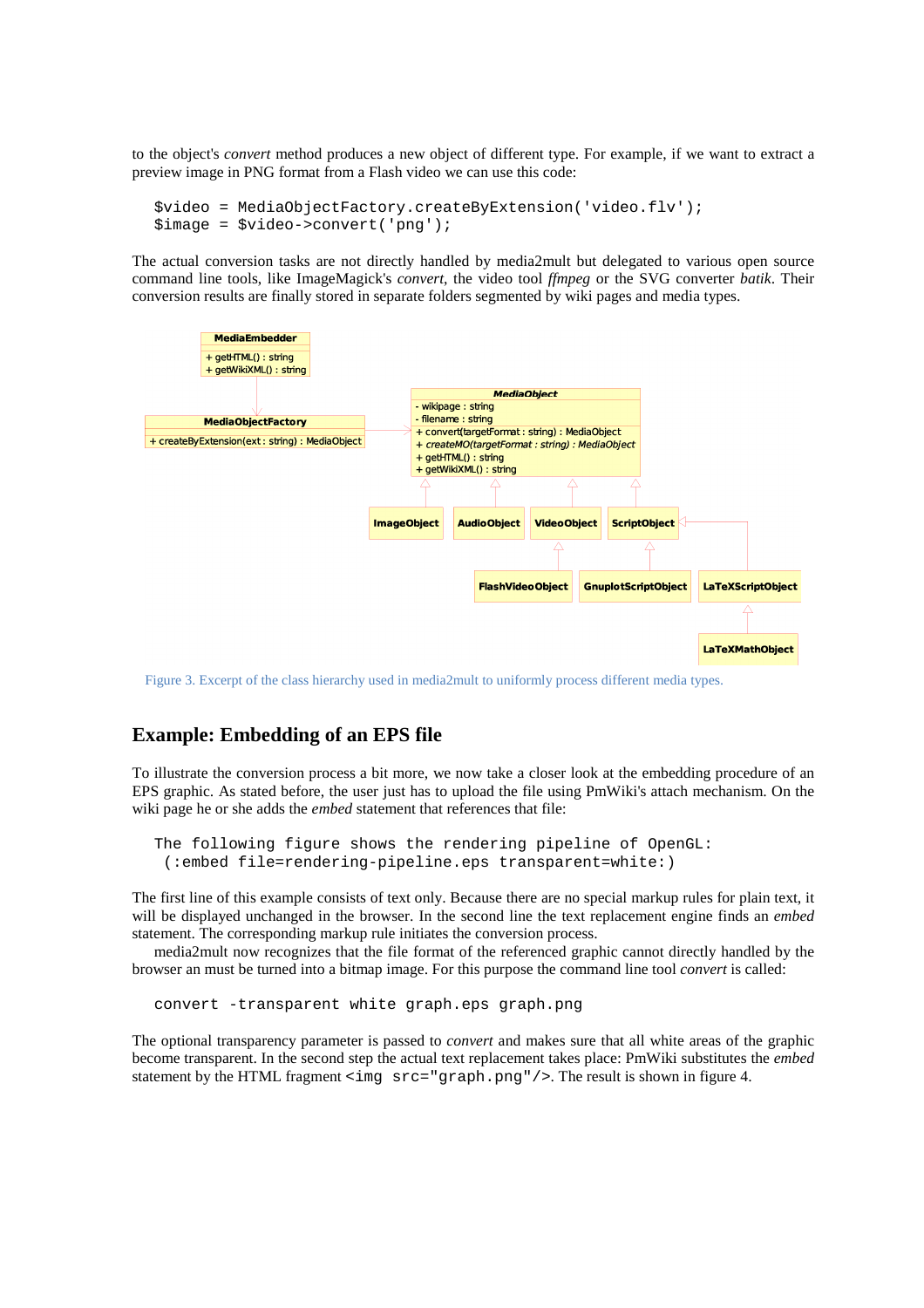

Figure 4. Edit and browse view of a wiki page containing an EPS graphic.

# **5. THE CROSS MEDIA PUBLISHING MODULE**

The cross media publishing module of media2mult provides a function to convert single wiki pages or an arbitrary number of page sequences to PDF, PostScript or RTF. Before such a feature can be implemented we have to answer the question how to define an order on wiki pages. In contrast to printed documents, wiki fields are comparable to loose-leaf collections with many independent pages devoid of a unique order.

### **5.1 Wiki trails**

However, if we want to transfer the contents of a wiki field to a print-oriented format, we must inevitably define a linear order on the pages. Furthermore, a structured document needs information about hierarchy levels so that chapters, sections and subsections can be represented. In PmWiki, the definition of such a structured order is realized by so-called *trails*, a list of links to wiki pages. By using nested lists with items and sub-items a section structure similar to a table of contents can be built. A trail in PmWiki syntax has the following form and leads to the result shown on the right:

| * [[Introduction]]                | 1. Introduction      |
|-----------------------------------|----------------------|
| $\frac{*}{s}$ [[Sort algorithms]] | 2. Sort algorithms   |
| ** [[Bubblesort]]                 | 2.1 Bubblesort       |
| ** [[Quicksort]]                  | 2.2 Ouicksort        |
| * [[Search algorithms]]           | 3. Search algorithms |

When media2mult finds a trail on a wiki page, it displays a button labeled *Publish Trail* that can be clicked to start the conversion process. On all other pages this button is missing and only a function to convert the current page is offered (see figure 4 on the right).

## **5.2 XML-based conversion**

A click on button *Publish Trail* triggers the action *m2m-publish* that firstly collects all page contents in the order they appear in the wiki trail. Afterwards, the whole collected code is passed to the already mentioned function *MarkupToHTML* and converted to WikiXML, a slightly extended XHTML variant. For this purpose, special markup rules are applied. Besides converting the media files these rules also produce XML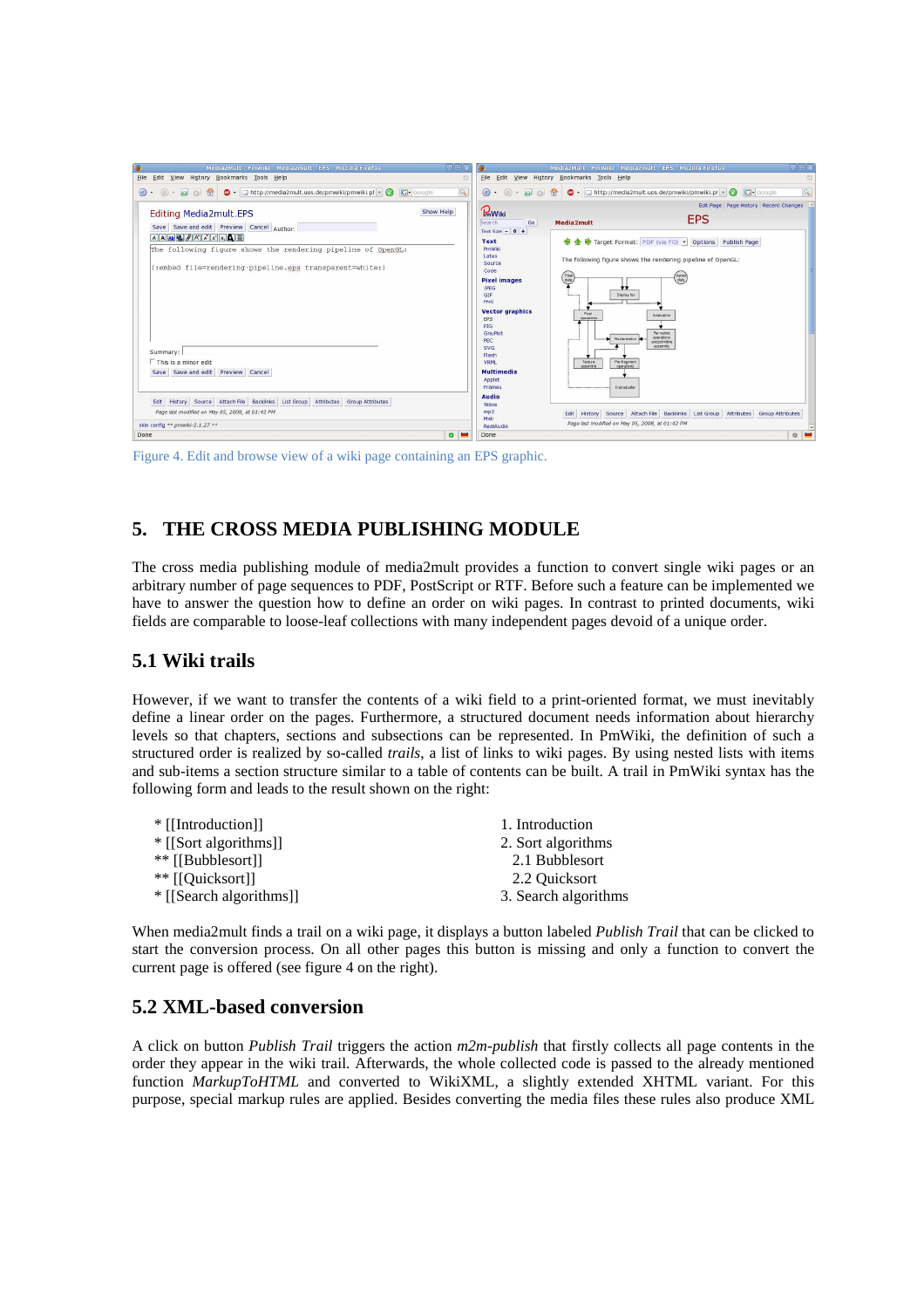elements describing the document structure and the generated media files, so that the following conversion process receives all necessary information.

The decision for XHTML as a base for all further conversion steps has the advantage that all markup rules already defined by PmWiki or additional plug-ins can normally be used without adaption. Especially, there is no need for doubling the elementary rule sets in order to get both wiki pages in HTML and XML files for PDF creation. That actually would complicate not only the progression of media2mult but also the update procedure for the whole PmWiki system. The XHTML attempt reduces the required adaption effort to writing markup rules for all new wiki statements like *embed* or *code*.

We already mentioned above that the first version of media2mult relied on DocBook. Even when we moved to another approach for the stated reasons, using XML technology proved to be very reliable. Particularly, the complex but powerful XSL-FO standard enables a fully automated creation of high-quality documents. An important advantage over LaTeX – which is usually chosen in order to create professional scientific documents – is the better network support. So it's possible to reference images located on different servers without the need of explicit downloads.

Furthermore, LaTeX's relatively inflexible table handling is a big problem. It is nearly impossible to translate a given HTML table to LaTeX without analyzing its actual content because LaTeX expects absolute width parameters for each column in order to break long lines properly. None of the currently available extension packages is able to completely solve this problem. Overall, the edit-compile-revise paradigm of TeX doesn't fit too well in an automated one-pass document creation process. In contrast XSL-FO has been designed for this scenario and works more reliable even if there's room for further improvements.

The XSL-FO files needed for PDF, PostScript and RTF creation are derived from the WikiXML files by applying a parameterized XSLT stylesheet. Since we wrote templates for nearly all XHTML elements the majority of all layout information included in the wiki pages is transferred to the XSL-FO file. This is true for simple text formatting as well as more complex layout data like text flow around images and table cell formattings. Big images that would cross at least one page margin are automatically downscaled to fit into the print area.

#### **5.3 Output formats**

Most of the currently available FO processors fortunately support various output formats, i.e. from a programmer's view, the main task is done by creating the FO file. Then the FO processor finishes the remaining work. Because of the complex XSL-FO standard a lot of time has been invested in writing flexible stylesheets for this intermediate format. However, there are planned further stylesheets for static HTML and LaTeX (see also fig. 5). The latter can be used as a base for further manual additions and/or layout optimizations.



Figure 5. Conversion steps from the initial wiki source code to various target formats.

#### **5.4 Stylesheet options**